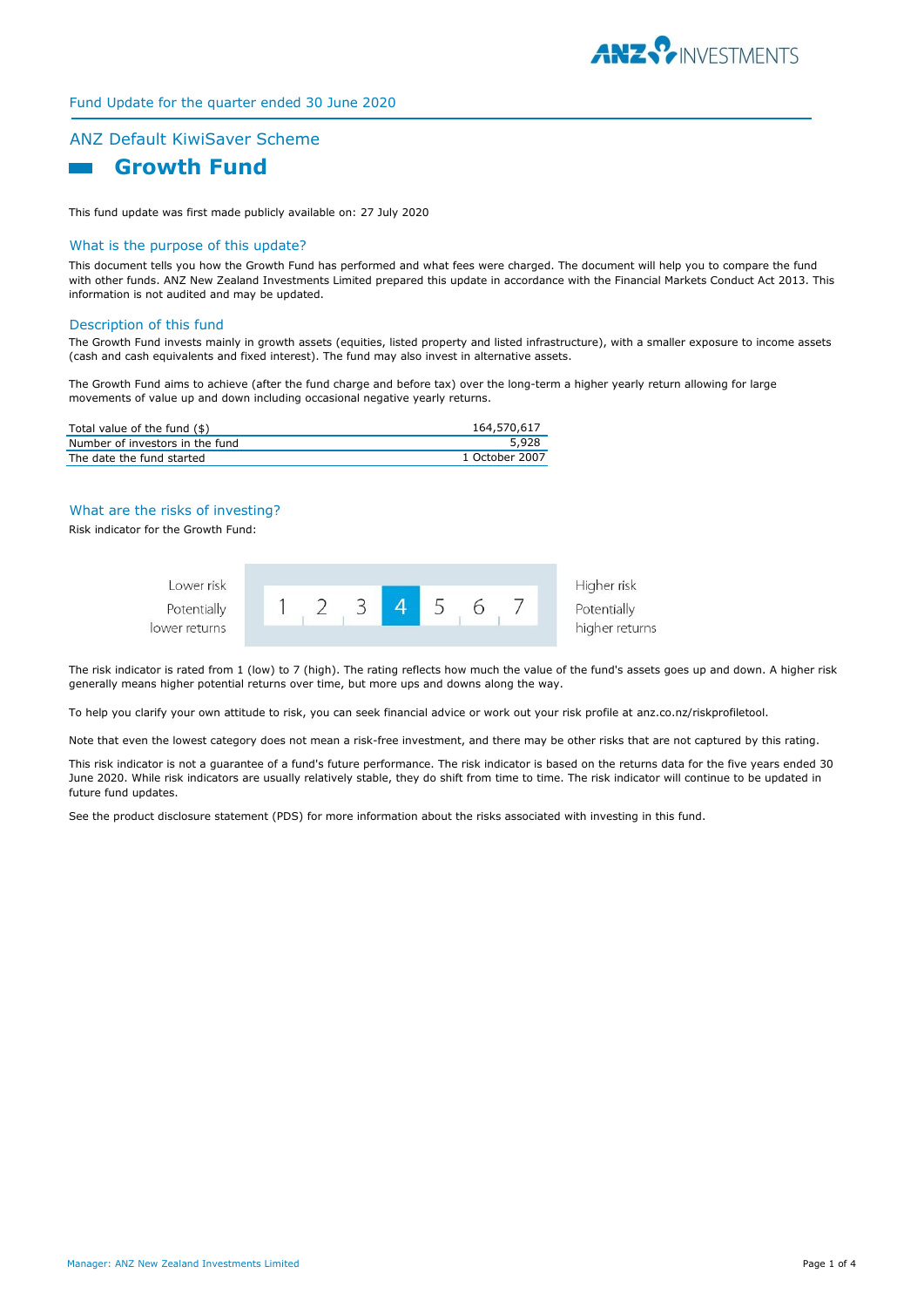# How has the fund performed?

|                                               | Average over past<br>five years | Past year |
|-----------------------------------------------|---------------------------------|-----------|
| Annual return                                 |                                 |           |
| (after deductions for charges and tax)        | 5.77%                           | 1.39%     |
| Annual return                                 |                                 |           |
| (after deductions for charges but before tax) | $6.90\%$                        | 1.92%     |
| Market index annual return                    |                                 |           |
| (reflects no deduction for charges and tax)   | 7.93%                           | 2.88%     |

The market index annual return is calculated using the target investment mix and the indices of each asset class.

Additional information about the market index is available in the statement of investment policy and objectives on the offer register at www.disclose-register.companiesoffice.govt.nz.



## **Annual return graph**

This shows the return after fund charges and tax for each of the last 10 years ending 31 March. The last bar shows the average annual return for the last 10 years, up to 30 June 2020.

**Important:** This does not tell you how the fund will perform in the future.

Returns in this update are after tax at the highest prescribed investor rate (PIR) of tax for an individual New Zealand resident. Your tax may be lower.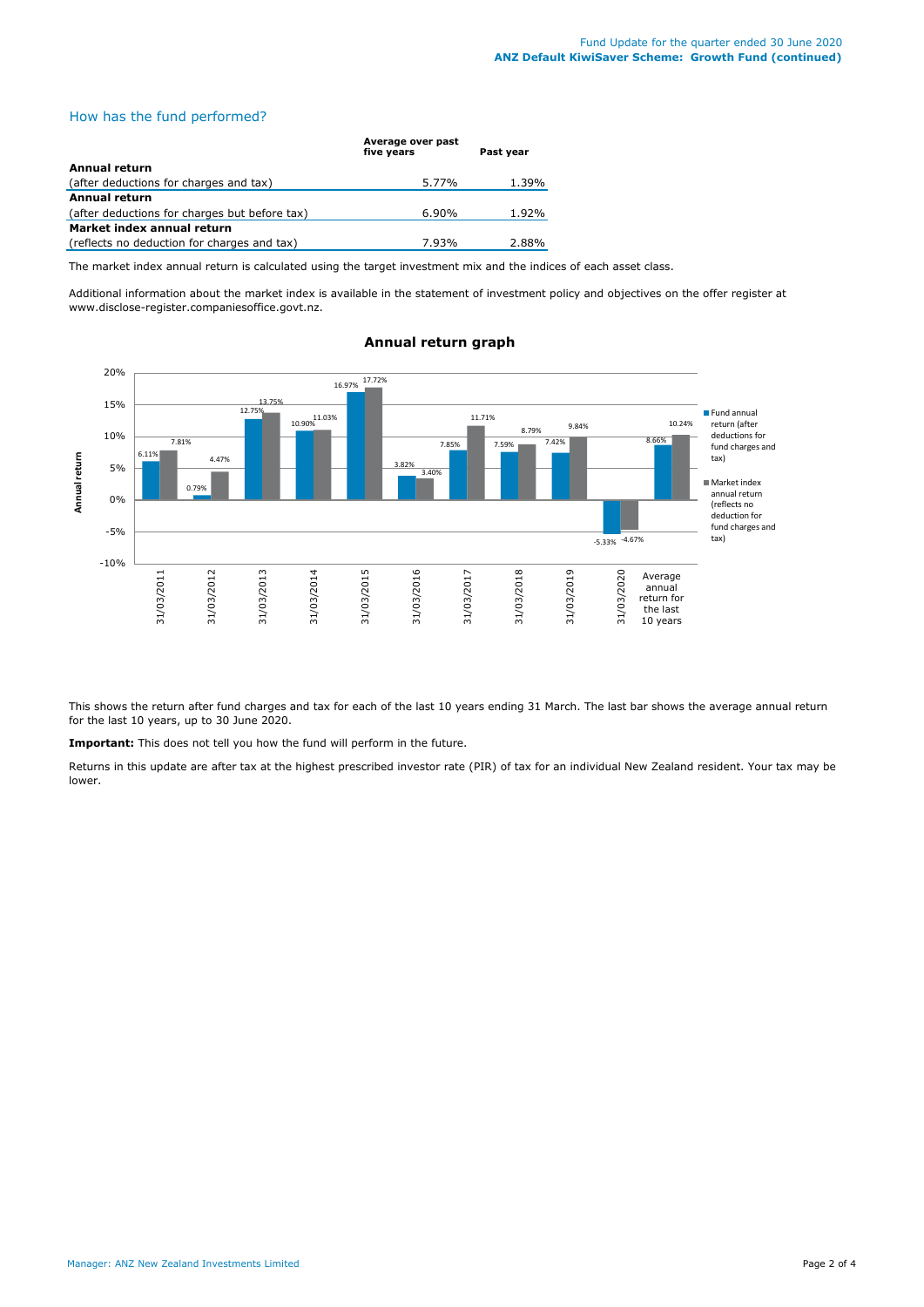## What fees are investors charged?

Investors in the Growth Fund are charged fund charges. In the year to 31 March 2020 these were:

|                                             | % of net asset value          |
|---------------------------------------------|-------------------------------|
| Total fund charges <sup>1</sup>             | 1.07%                         |
| Which are made up of:                       |                               |
| Total management and administration charges | 1.07%                         |
| Including:                                  |                               |
| Manager's basic fee                         | 1.00%                         |
| Other management and administration charges | 0.07%                         |
| Total performance based fees                | $0.00\%$                      |
|                                             | Dollar amount per<br>investor |
| <b>Other charges</b>                        |                               |

Membership Fee<sup>2</sup>

Investors are not currently charged individual action fees for specific actions or decisions (for example, for withdrawing from or switching funds). See the PDS for more information about Scheme fees.

Small differences in fees and charges can have a big impact on your investment over the long term.

## Example of how this applies to an investor

Sarah had \$10,000 in the fund at the start of the year and did not make any further contributions. At the end of the year, Sarah received a return after fund charges were deducted of \$139 (that is 1.39% of her inital \$10,000). Sarah also paid \$18 in other charges. This gives Sarah a total gain after tax of \$121 for the year.

## What does the fund invest in?

### **Actual investment mix<sup>3</sup> Target investment mix<sup>3</sup>**

\$18

This shows the types of assets that the fund invests in. This shows the mix of assets that the fund generally intends to invest in.